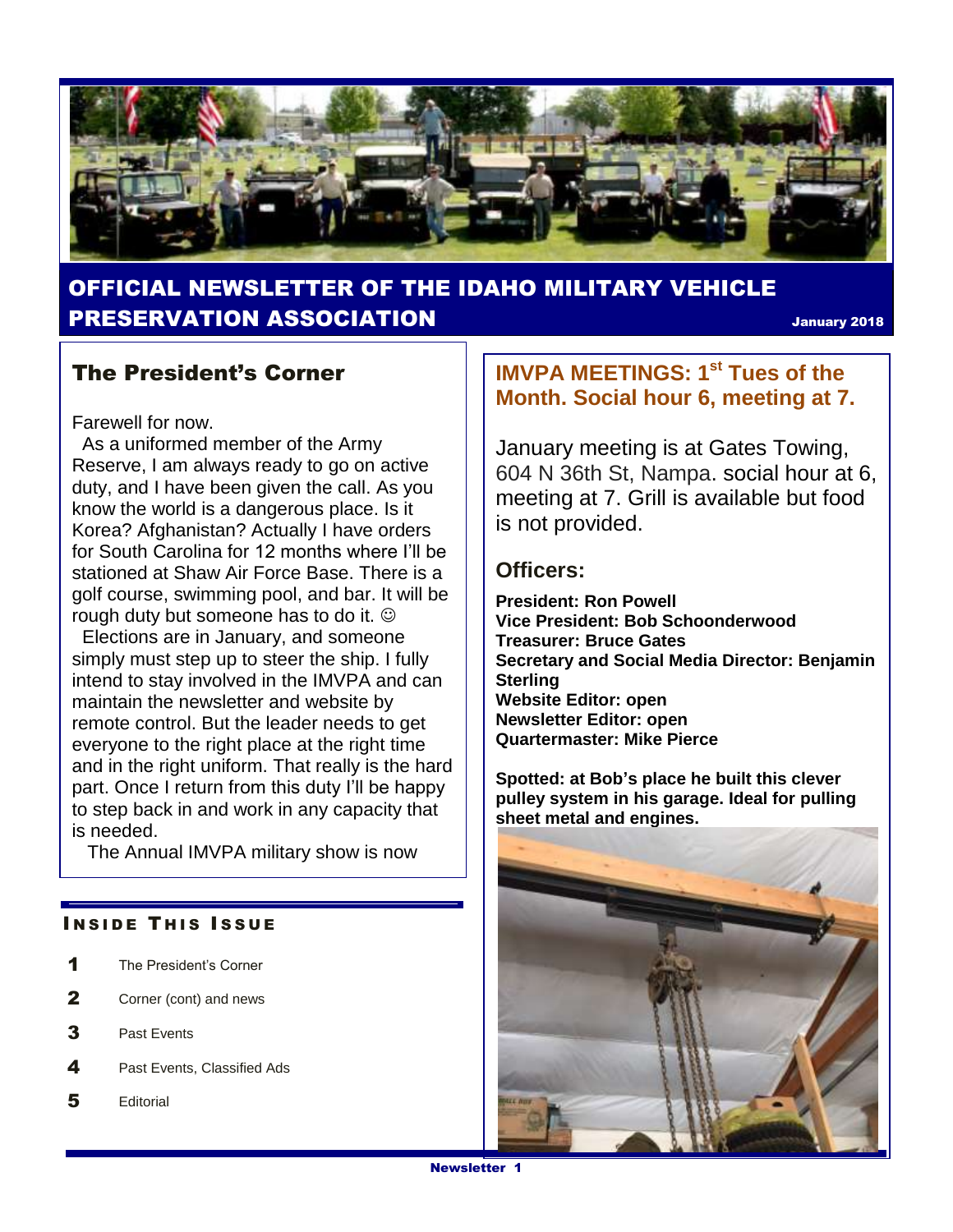locked in for 23-24 June 2018. These dates will soon appear on the MVPA website and in their Magazine. The Harley Davidson Dealership will host the event again this year and it will be a lot of fun. I hope some of you will volunteer to help plan the event as the committee needs to form now.

If you check your email you surely saw the letter from the Idaho DMV which stated **military vehicles newer than 1967 will not receive a title even with a form 97**. In response I sent a Letter from the IMVPA to State Representative Holtzclaw and it will soon be shared with our State Senators. The fact that Idaho will no longer title a military vehicle is a grave injustice to our hobby and all of you should be outraged. I suspect the impact will be felt in the years ahead as it will prohibit the younger generation from obtaining modern equipment. We will be monitoring this issue and let everyone know new information as we get it.

 Finally, let me close this by thanking everyone publicly for all the support you've given me this year. Mostly I'm grateful for the friendships that were forged since moving to Idaho. The IMVPA welcomed me into their family and I was immediately made to feel at home. THANK YOU!

I know 2018 will be amazing! Stay safe!

-Ron  $\frac{1}{2}$ 

# **Meetings:**

**January Meeting**: At Bruce Gates Towing in Nampa: Elections, pay annual dues, discuss the military show.

### **February: No meeting**.

**March Meeting:** Bruce Gates Towing in Nampa: Agenda is to plan the Annual Military Show and discuss the disposition of the fire truck.

**April Meeting:** Agenda is discuss upcoming events. Would anyone like to volunteer to host the meeting at their place?

## **It was in the news**

**-** there were no meeting or minutes for December because that was our holiday social.

- DEC  $7<sup>th</sup>$  marked the  $75<sup>th</sup>$  anniversary of the attack on Pearl Harbor.

- **Wanted**: your newsletter articles, pictures, or editorials. Send them to Ron. I RARELY GET ANYTHING! SEND THEM TO ME. NO, REALLY!

- Benjamin S has created a postcard which will be mailed out to members as a reminder to pay your annual dues. Thanks Ben! - The IMVPA is alive and well on Facebook! Go check it out and like the page.

- **Saturday morning Breakfast December 2nd at the Caldwell Airport was attended by 7 members.** The weather was clear and cold. After breakfast members got a private tour of the Warhawk Museum hangar. These events are unofficial, so if you want to attend, just keep checking your email. You don't have to drive your MV unless you are HARD CORE!



Here is Bruce's CCKW at breakfast. Looks like it has the Holiday spirit!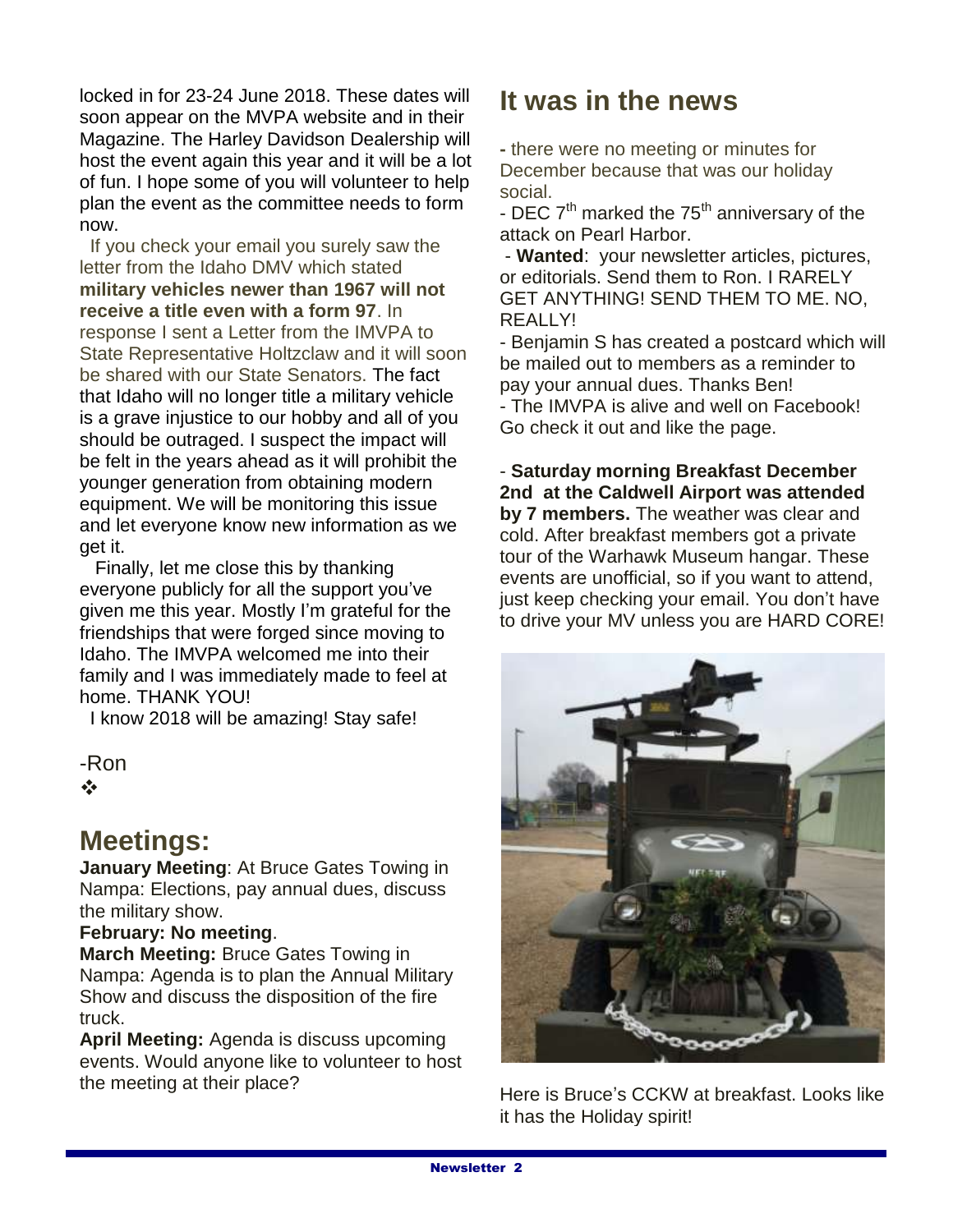## **Veterans Day Parade, Boise Idaho 2017 by VP Bob Schoenderwood**



It was well attended by club members and all went well. The weather was a little chilly, but no rain and the sun came out. I don't think it could have been better, as everyone was happy. The crowed was very respectful, and I was glad to see so many young ones with flags and waving to us. Ben took pics of the club to post, and all had a good time.



Photos, above: Bruce Gates' CCKW carried the IMVPA banner. The Halftrack belongs to the Warhawk Museum, which was recently purchased from the Idaho Motor Pool. Over a dozen IMVPA members came out with their vehicles. The IMVPA carried a lot of VIPs. Al carrys the family members of the late Al Jackson, and Mike carried the Idaho Army National Guard Assistant Adjutant General John Goodale.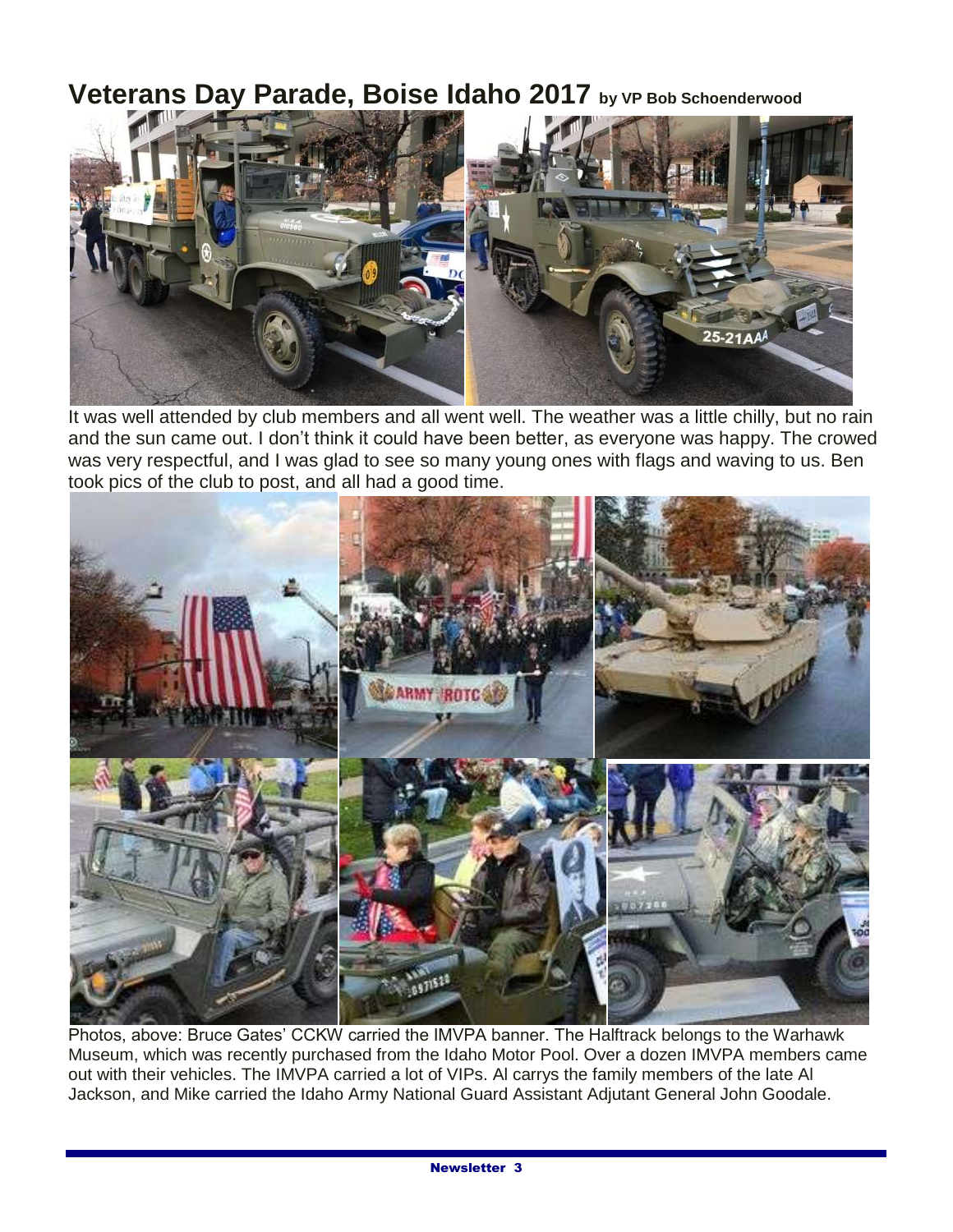## **Annual Toys for Tots, Meridian Idaho 2017 by Bruce Gates**

The US Marine Corps kicked off the annual Toys for Tots at High Desert Harley Davidson, along with the POW MIA club. My M37 carried Santa Claus behind the color guard and ahead of the motorcycle parade to Quinn's Lounge on Vista.



# **Annual IMVPA Holiday Social by Ron P**